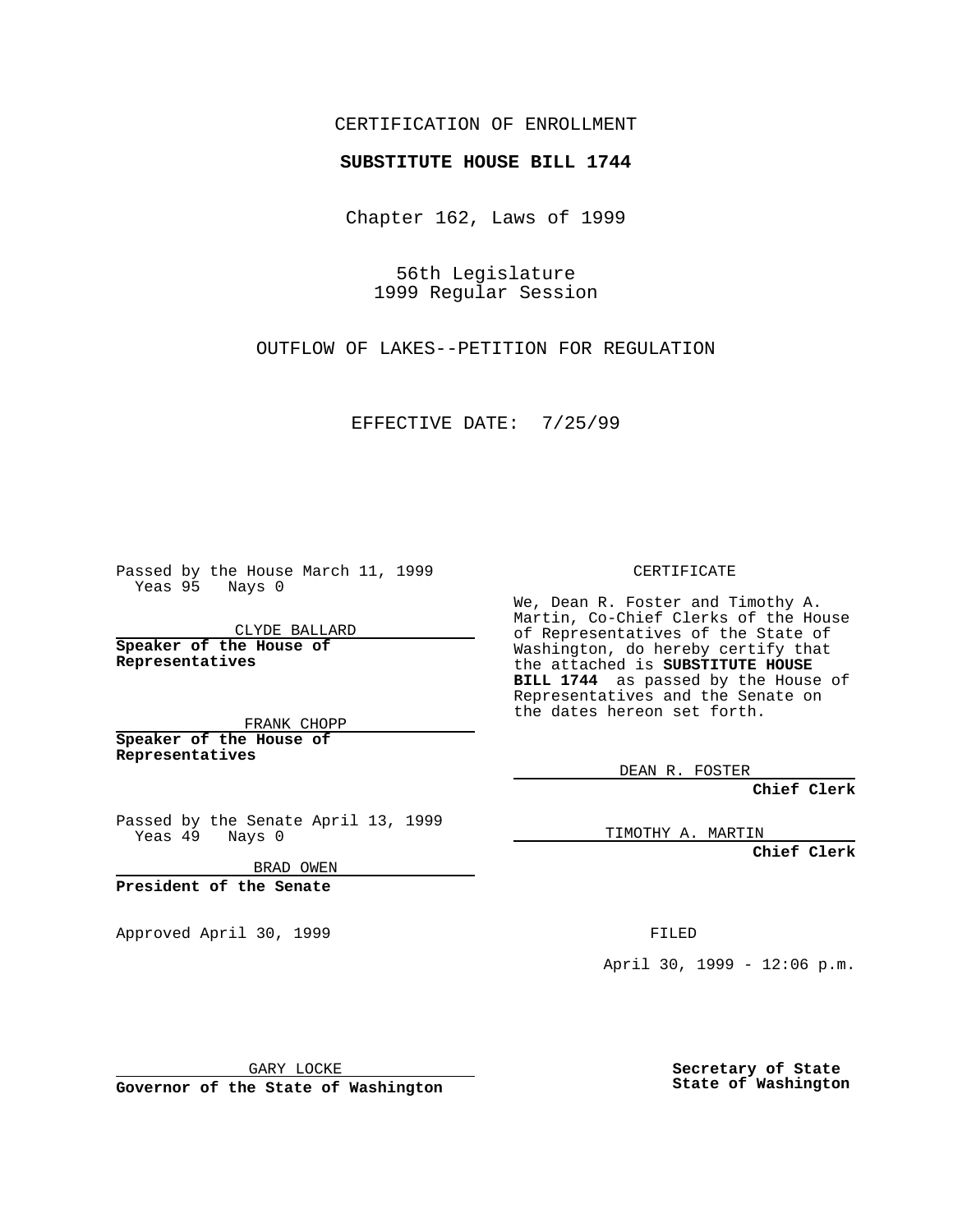# **SUBSTITUTE HOUSE BILL 1744** \_\_\_\_\_\_\_\_\_\_\_\_\_\_\_\_\_\_\_\_\_\_\_\_\_\_\_\_\_\_\_\_\_\_\_\_\_\_\_\_\_\_\_\_\_\_\_

\_\_\_\_\_\_\_\_\_\_\_\_\_\_\_\_\_\_\_\_\_\_\_\_\_\_\_\_\_\_\_\_\_\_\_\_\_\_\_\_\_\_\_\_\_\_\_

Passed Legislature - 1999 Regular Session

### **State of Washington 56th Legislature 1999 Regular Session**

**By** House Committee on Agriculture & Ecology (originally sponsored by Representatives Schoesler and G. Chandler)

Read first time 03/02/1999.

1 AN ACT Relating to regulation of outflow of lakes; and amending RCW 2 90.24.010.

3 BE IT ENACTED BY THE LEGISLATURE OF THE STATE OF WASHINGTON:

4 **Sec. 1.** RCW 90.24.010 and 1985 c 398 s 28 are each amended to read 5 as follows:

6 Ten or more owners of real property abutting on a ((meandered)) lake may petition the superior court of the county in which the lake is situated, for an order to provide for the regulation of the outflow of the lake in order to maintain a certain water level therein. If there 10 are fewer than ten owners, a majority of the owners abutting on a lake may petition the superior court for such an order. The court, after notice to the department of fish and wildlife and a hearing, is authorized to make an order fixing the water level thereof and directing the department of ecology to regulate the outflow therefrom in accordance with the purposes described in the petition. This 16 section shall not apply to any ((meandered)) lake or reservoir used for the storage of water for irrigation or other beneficial purposes, or to lakes navigable from the sea.